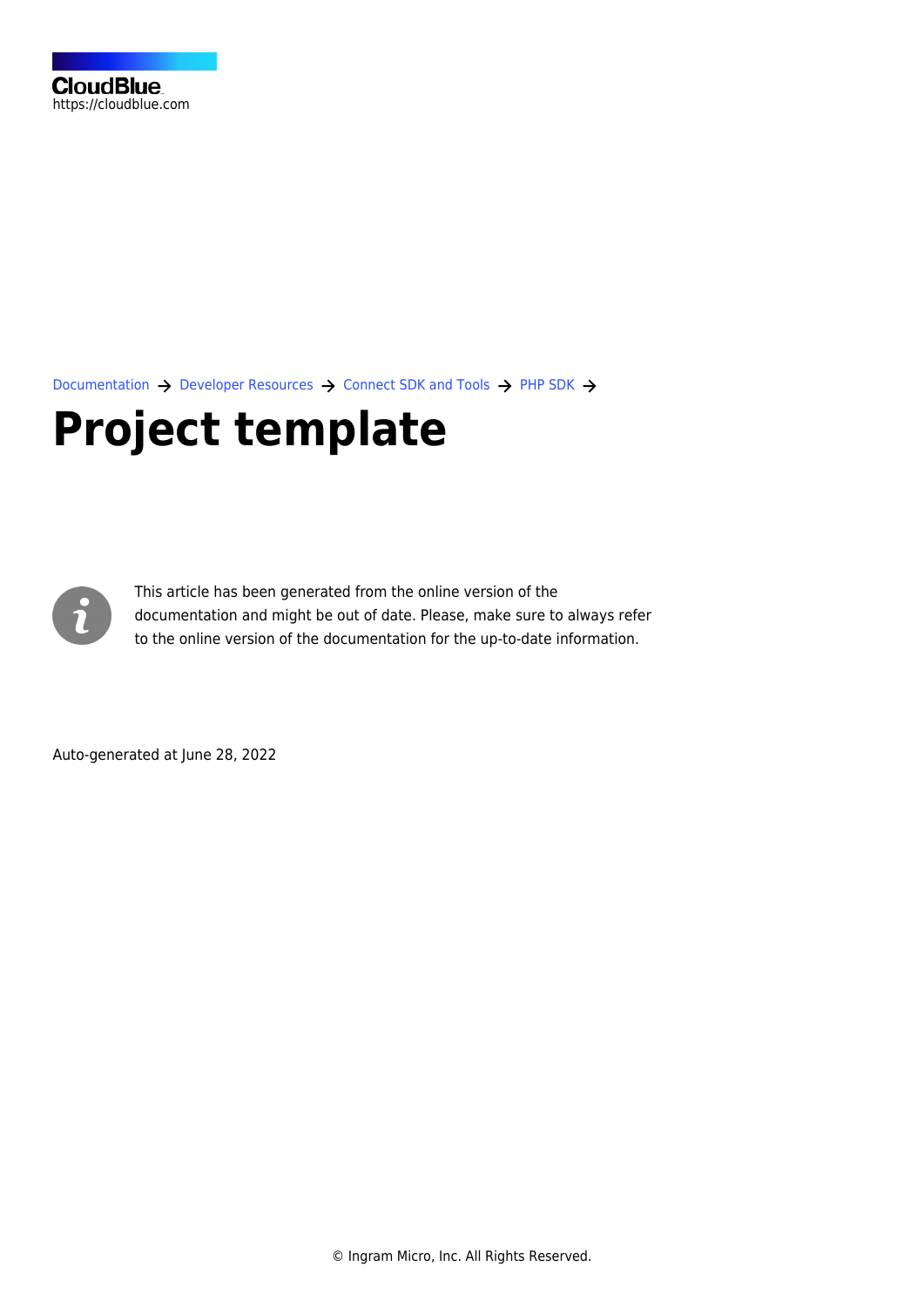The Connect SDK project template for php provides developers an complete skeleton to start their automation project using the Connect Fulfillment API together with the Connect SDK for PHP.

#### **Requirements**

In order to use this template you will need an environment capable to run PHP scripts, any version starting PHP 5.6 is supported. Additionally please ensure that [composer](https://getcomposer.org/) it's functional.

#### **Installation**

You can download the quick start template with Composer **create-project** command in your terminal:

```
composer create-project --prefer-dist apsconnect/connect-quickstart-template project-name
```
Once you have the skeleton project ready you can start developing your custom code in **app/ProductFulfillment.php** file in the **processRequest()** method.

```
<?php
```
namespace App;

```
/**
 * Class ProductFulfillment
 * @package App
 */
class ProductFulfillment extends \Connect\FulfillmentAutomation
{
     /**
      * Process each pending request
      * @param \Connect\Request $request
      */
     public function processRequest($request)
     {
         // TODO: Implement processRequest() method.
     }
     /**
      * Run the Product Fulfillment Request Processor
      * @return bool
      * @throws \GuzzleHttp\Exception\GuzzleException
      */
     public function run()
     {
```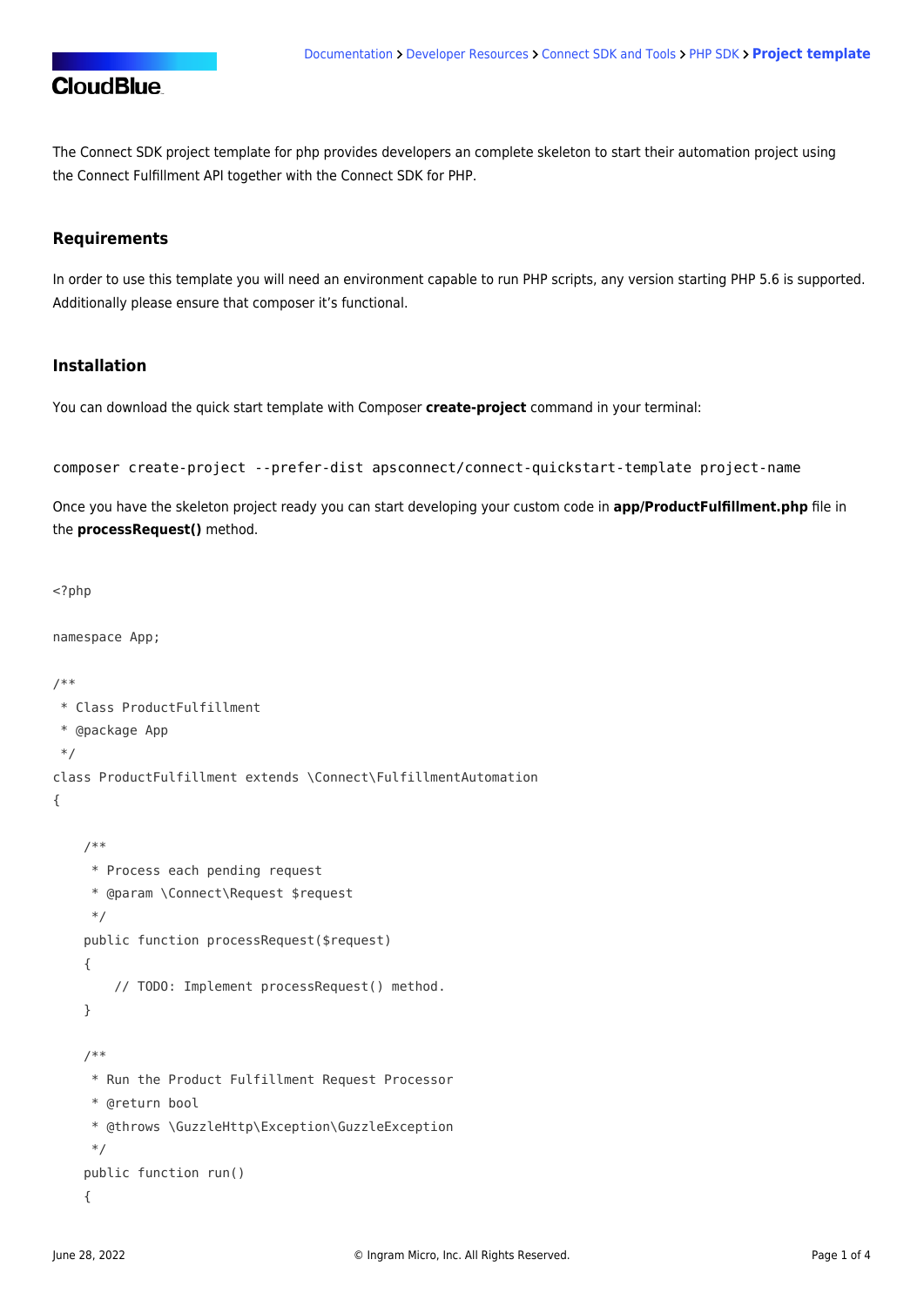```
 try {
             /**
              * run the application in custom context, any error
              * handling customization should be done here
              */
             $this->process();
             return true;
         } catch (\Exception $e) {
             $this->logger->error($e->getMessage());
            if (is callable([$this->logger, 'dump'])) {
                 $this->logger->dump();
 }
        }
         return false;
    }
```
#### **Testing your project**

}

Test the **ProductFulfillment** class is quite easy, you just need to create your tests in **tests/Feature/** directory by default the skeleton have some common tests.

#### **Mocking the FulFillment API calls**

To mock the fulfillment API, and with that test like if a request is retrived, you only have to create a valid json file with the response that you want in the **tests/Feature/** directory with the name **YOUR-TEST-NAME.http.json** where **YOUR-TEST-NAME** is the name of the test file in where you want to use that fake response, for example:

- **ProcessSkipTest.http.json** will be injected in **ProcessSkipTest.php** test.
- **RunAndFailTest.http.json** will be injected in **RunAndFailTest.php** test.

#### **Mocking other services**

The skeleton also provides a easy way to mock other services, for this you only need to create a new service provider in **tests/Providers**, this new service provider MUST extends the **MockServiceProvider**. Inside this file you should configure your mocked service using the static property **\$scope** to retrieve any auxiliary file like a fake json.

<?php

```
namespace Test\Providers;
```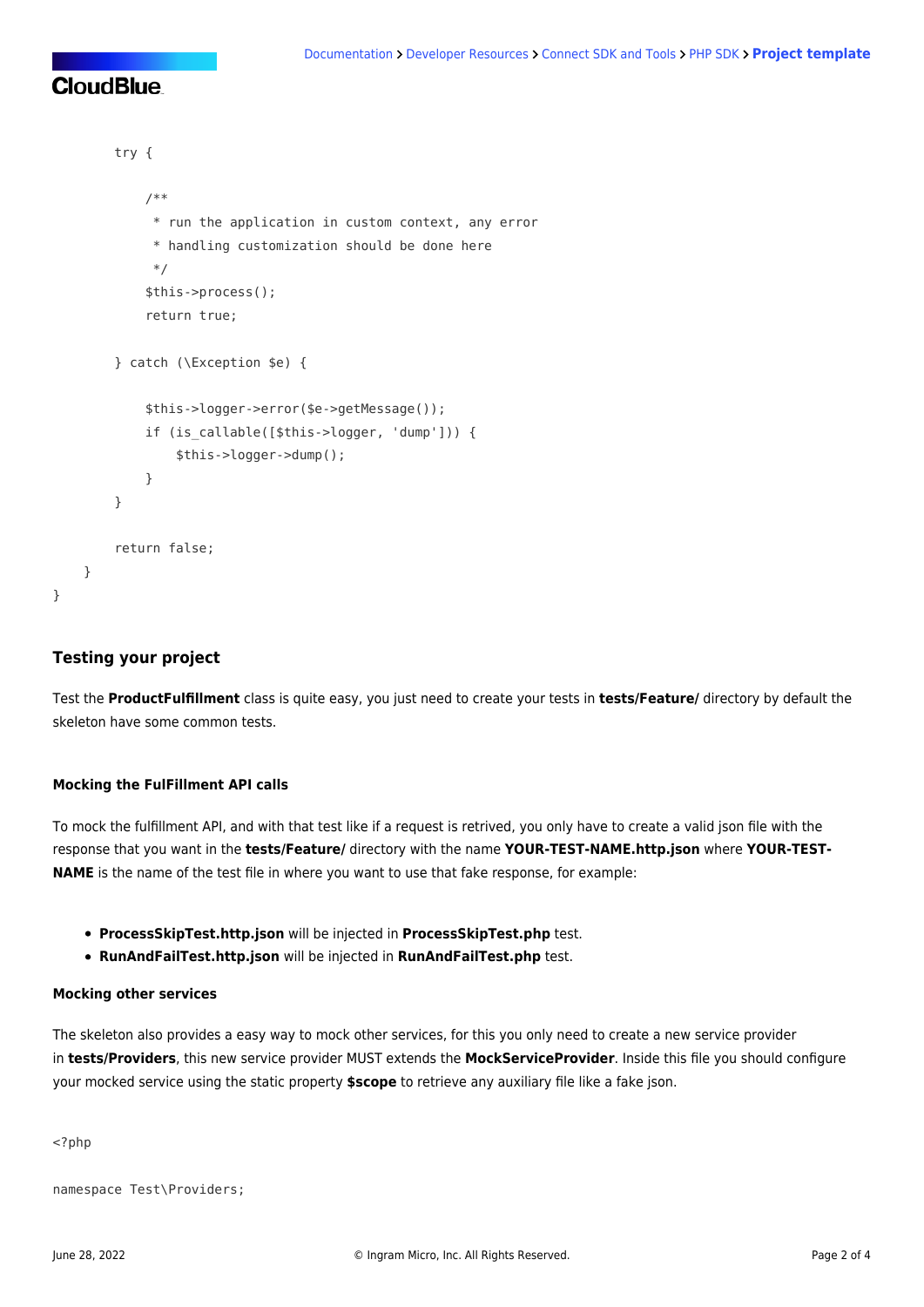```
use Pimple\Container;
/**
 * Class HttpServiceProvider
 * @package Test\Unit\Runtime\Providers
 */
class HttpServiceProvider extends MockServiceProvider
{
     public function register(Container $container)
     {
        $content = '[]': $fakeRequestFile = dirname(__DIR__) . '/Feature/' . self::$scope . '.json';
        if (is readable($fakeRequestFile)) {
             $content = trim(file_get_contents($fakeRequestFile));
         }
         $body = \Mockery::mock('\Psr\Http\Message\StreamInterface');
         $body->shouldReceive('getContents')
             ->andReturn($content);
         $response = \Mockery::mock('\Psr\Http\Message\ResponseInterface');
         $response->shouldReceive('getStatusCode')
             ->andReturn(200);
         $response->shouldReceive('getBody')
             ->andReturn($body);
         $client = \Mockery::mock('GuzzleHttp\ClientInterface');
         $client->shouldReceive('request')
             ->withAnyArgs()
             ->andReturn($response);
         return $client;
     }
}
```
Finally you need to register your mocked service in the **\$providers** property of **tests/TestCase** file.

```
 /**
 * List of Mocked Service Providers
 * @var MockServiceProvider[]
 */
 protected $providers = [
     'logger' => '\Test\Providers\LoggerServiceProvider',
```